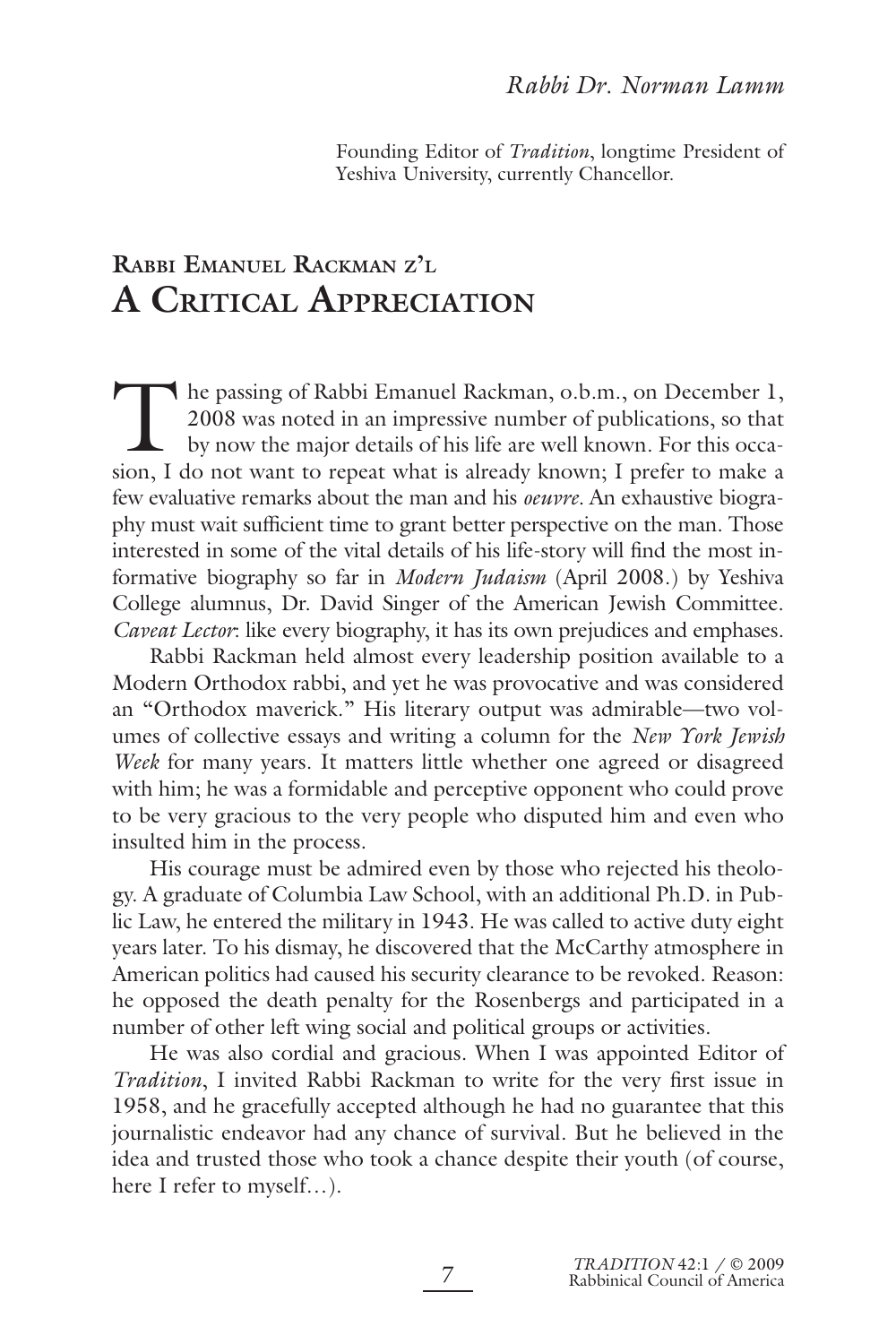## *TRADITION*

He served Yeshiva in a number of capacities, most notably as the Provost of Yeshiva University. In addition to his academic roles, he had achieved fame as the rabbi of two of New York's most distinguished Orthodox synagogues—Shaare Tefilah in Far Rockaway and, later, the Fifth Avenue Synagogue in Manhattan. He capped his career as the President of Bar Ilan University in Israel.

Mendy Rackman (as he was known to his colleagues) was very much in favor of cooperation amongst the "denominations," which was enough to lead some suspicious colleagues to question his Orthodox credentials. Thus, he served as President both of the RCA and the New York Board of Rabbis—a combination which is all but unthinkable today... Indeed, he had no use for "denominations": the only true distinction was religious not political or social. If you observed the maximum of *mitsvot* available today, you were "Orthodox." Less than that—you were "Conservative." If you observed the bare minimum, you were "Reform." (I sometimes wish that we had accepted that definition which ignored theology...)

Rabbi Rackman was one of the most talented, fearless, and intelligent leaders of the Jewish community, especially the Orthodox community, for the better part of the  $20<sup>th</sup>$  century. His leadership was not only institutional or political (in the best sense of the word), but was also based upon ideals and ideas, many of them quite original. One need not exaggerate Rabbi Rackman's superb talents and broad achievements, as did one of the speakers at his funeral who assumed the authority to acclaim him a *gadol.* This was an unnecessary embellishment upon a man whose achievements did not require extravagance in order to grant him his place of honor in the American Jewish history of our times.

In the course of his colorful and illustrious career, there are certain issues that stand out in assessing the range and effect of his leadership. He was one of the first people to bring to the attention of the public the Soviet persecution of the Jewish communities. While some distinguished rabbinical figures counseled a "sha-sha" approach, believing that public demonstrations would only anger the Soviets more and make life more difficult for the Refuseniks, Rackman was one of the first to come out in favor of open opposition to the Soviet authorities. His policy proved to be correct.

He earnestly believed that the role of women in Judaism and in the Jewish community had to be made as dignified as possible. His moral sense was outraged by the abuse of halakha by husbands who refuse to grant a *get* to their wives because of greed or sheer intransigence. The problem had tormented Orthodox Jewish leadership for many years, and until quite recently very little was done for them. One of the finest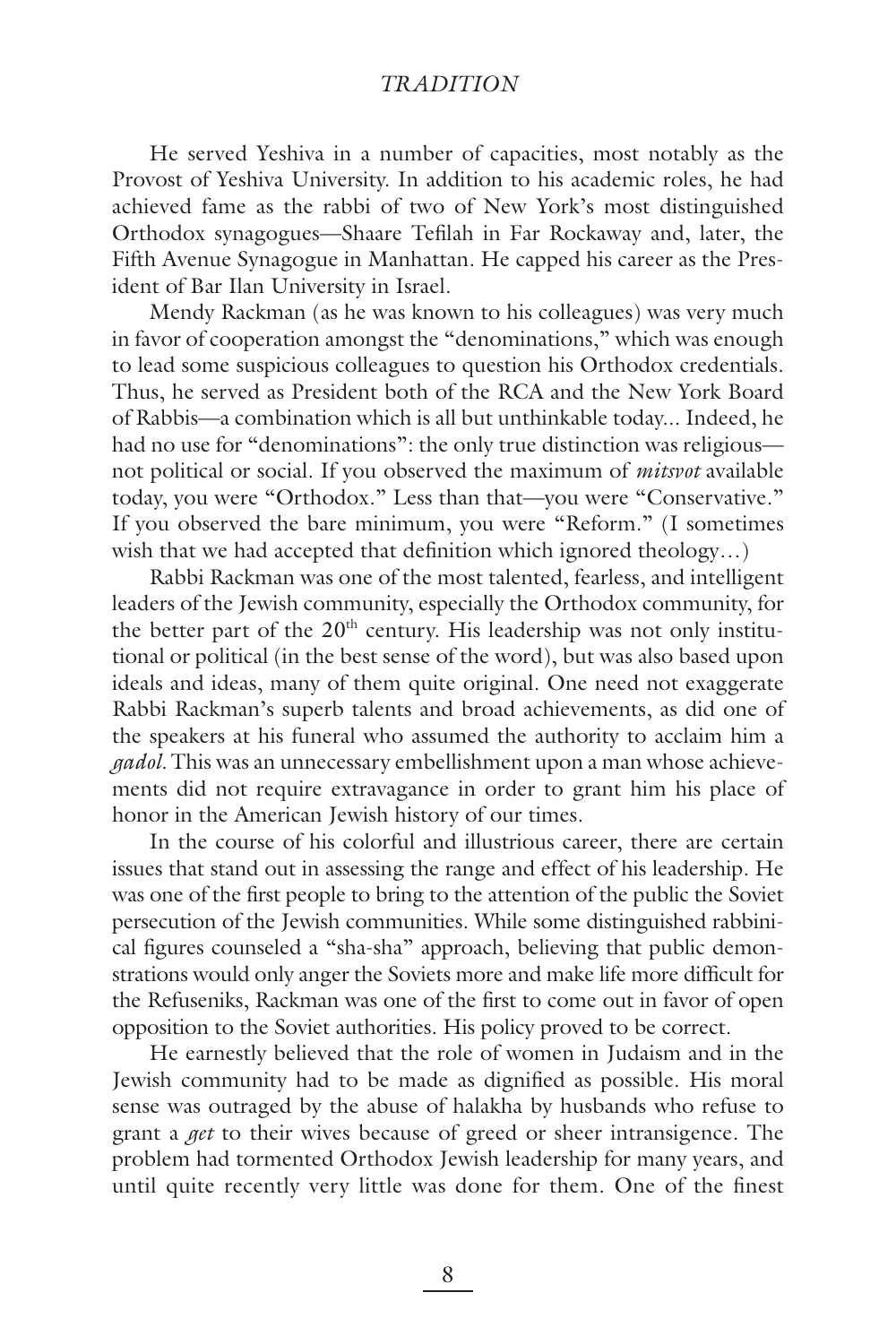examples of what could and was done was the pre-nuptial document, composed by one of the RIETS Rebbeim and promoted very strongly by the Orthodox Caucus founded by Yeshiva University people. Rabbi Rackman evinced genuine empathy for these "living widows" and was impatient with the slow grinding of the mills of halakha, and he demanded that something more effective and concrete be done to alleviate their misery.

He was by all means an "Orthodox Jewish liberal," and he did not (as many others indeed did) regard that as a contradiction in terms. His liberalism was both humanistic and Jewish. By the latter I mean that he tried and partially succeeded in basing his liberalism on legitimate Jewish sources, especially Halakha. For instance, he emphasized the multivalent quality of Halakha, which he usually referred to as characterized by "antinomies" in its judgments. He often considered these "antinomies" as being in dialectic tension with each other. (This term should not be confused with "antinomianism.") This allowed him to regard his innovations as legitimate interpretations of halakha by choosing that one interpretation which most reflected his own thought as to what was more honorable and in line with human dignity.

Because of his sophistication and outspokenness, Rabbi Rackman frequently attracted equal amounts of fame and disagreement. While he was quite outspoken in advancing his ideas, I do not recall at any time that he allowed these differences with others to degenerate into personal abuse of any kind. He was too much of a gentleman for that.

He never allowed himself to be bullied by hotheads; they usually failed to frighten him and to engage him in controversy. But when he was opposed by authentic scholars, especially people whom he considered *talmidei hakhamim,* he held his own ground to the best of his ability without ever reacting with abuse or disrespect.

He was painfully aware of the defects of Orthodox Jewish education, and he tried valiantly to emphasize ethical living and moral character, in addition to the profound study and analysis of Talmudic texts. One would be hard pressed to maintain that moral and ethical considerations have no real place in Jewish religious education. In some sense, therefore, the Rackman position is self-evident and should be accepted without hesitation. However, his opponents, often while admiring his courage and even agreeing partially with his analyses and emphases, nevertheless felt that he had gone beyond the limits of a responsible Orthodox leader. The formal texts which constitute the canon of the Jewish tradition are duties imposed upon individuals and groups and, as is true of every system of law, are obligatory and not optional. They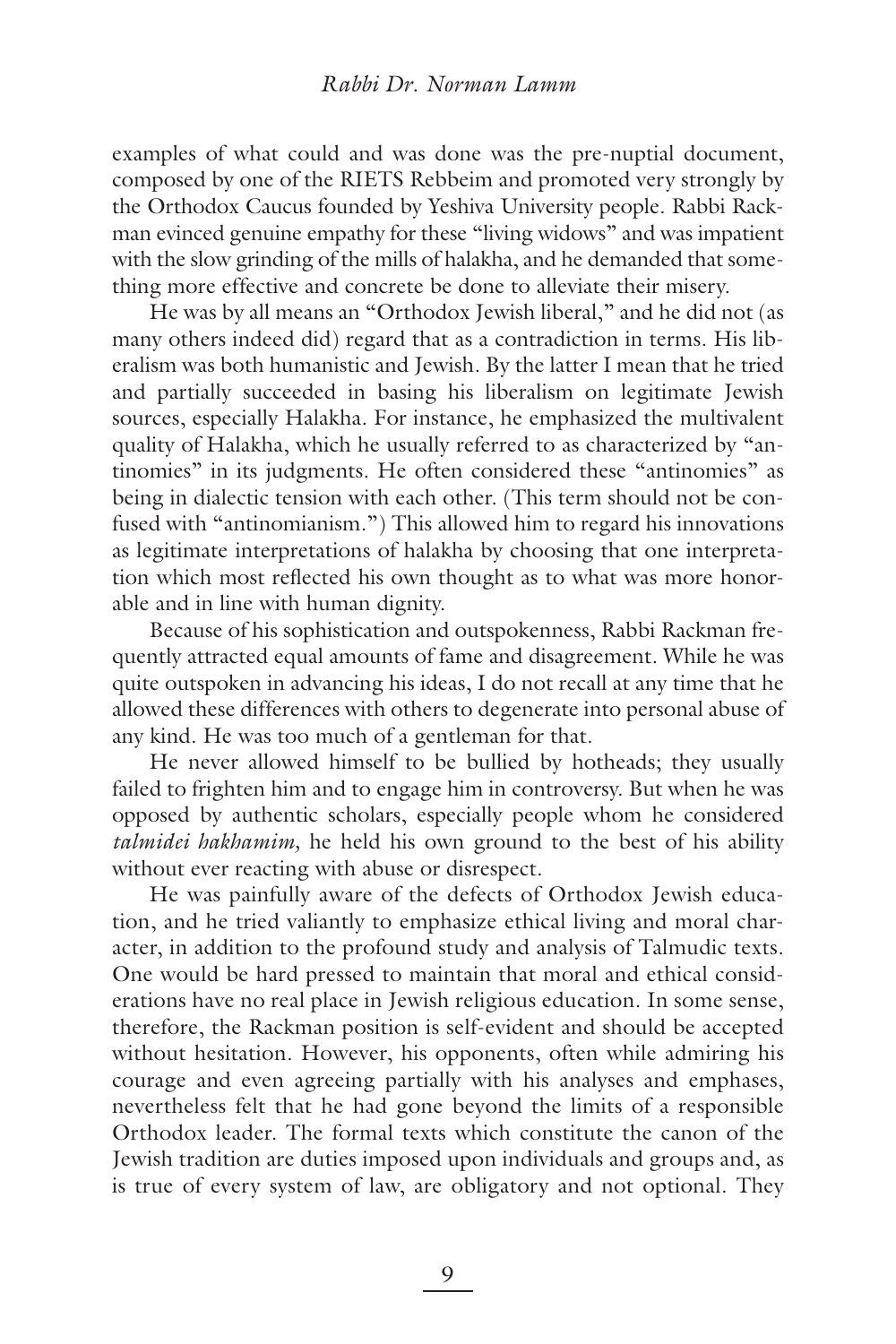## *TRADITION*

result in clear and concise decisions, unlike the reliance on one's subjective and instinctive feelings in deciding what is moral or ethical and what value should be assigned to them. These philosophic-moralistic considerations should be taken into account or at least mentioned, but should not be given priority over the *shakla ve-taria* (give and take) of halakhic dialogue in the course of reaching a final decision.

It was this question that applied to the Rackman efforts in relieving the plight of the *agunot.* It was his genuine compassion for the *agunot* that led him to misapply and misinterpret key elements of halakha. Thus, Rabbi Soloveitchik ("The Rav") publicly berated him in 1975 at the annual convention of the RCA and was to an extent responsible for his failure to achieve any further promotion in communal office that might have been in store for him. Yet Rabbi Rackman acted respectfully to the Rav, who was seven years his senior, "but not by sacrificing the autonomy of my soul. I dare to differ with him—and still do to this day."

But it was this powerful opposition by the Rav, combined with certain other considerations, that shattered Rackman's dream to succeed the late Dr. Belkin as the next President of Yeshiva University, and which led Rabbi Rackman to turn to Israel as the President, and later Chancellor, of Bar Ilan University. These factors should not be overlooked in writing the history of those stormy days when the destiny of Y.U. was being determined.

While I personally admired the motivation of his efforts on behalf of the *agunot,* I was dismayed by his latest move—essentially a continuation of his position years earlier—namely, the establishment of the grandiloquently named "Rabbi Emanuel Rackman-Agunah International Beit Din L'inyanei Agunot." As a student of the Rav, I learned from him never to allow one's reason and logic to be overwhelmed by someone's great reputation (a legacy of his eminent ancestor, R. Hayyim of Volozhin.) I therefore studied the situation and would not have automatically supported my Rebbe's broadsides if I disagreed with him. But much as I held Mendy in genuine esteem, I found too many weaknesses in his argument, some startling, especially in his public actions. The people he entrusted with this new Beit Din patently were not of the level that such innovation in halakha required. The approach he innovated was to annul the marriage of the couple, thus no divorce was needed. But this was agonizingly irresponsible for a man of Rackman's stature, for many reasons. One was that in making it so easy to break up a marriage, trivialities can knowingly or unknowingly be disguised as serious *agunah* situations. With the relatively easy availability of an annulment, all genuine outside help—whether by rabbis or professional counselors—may be rejected in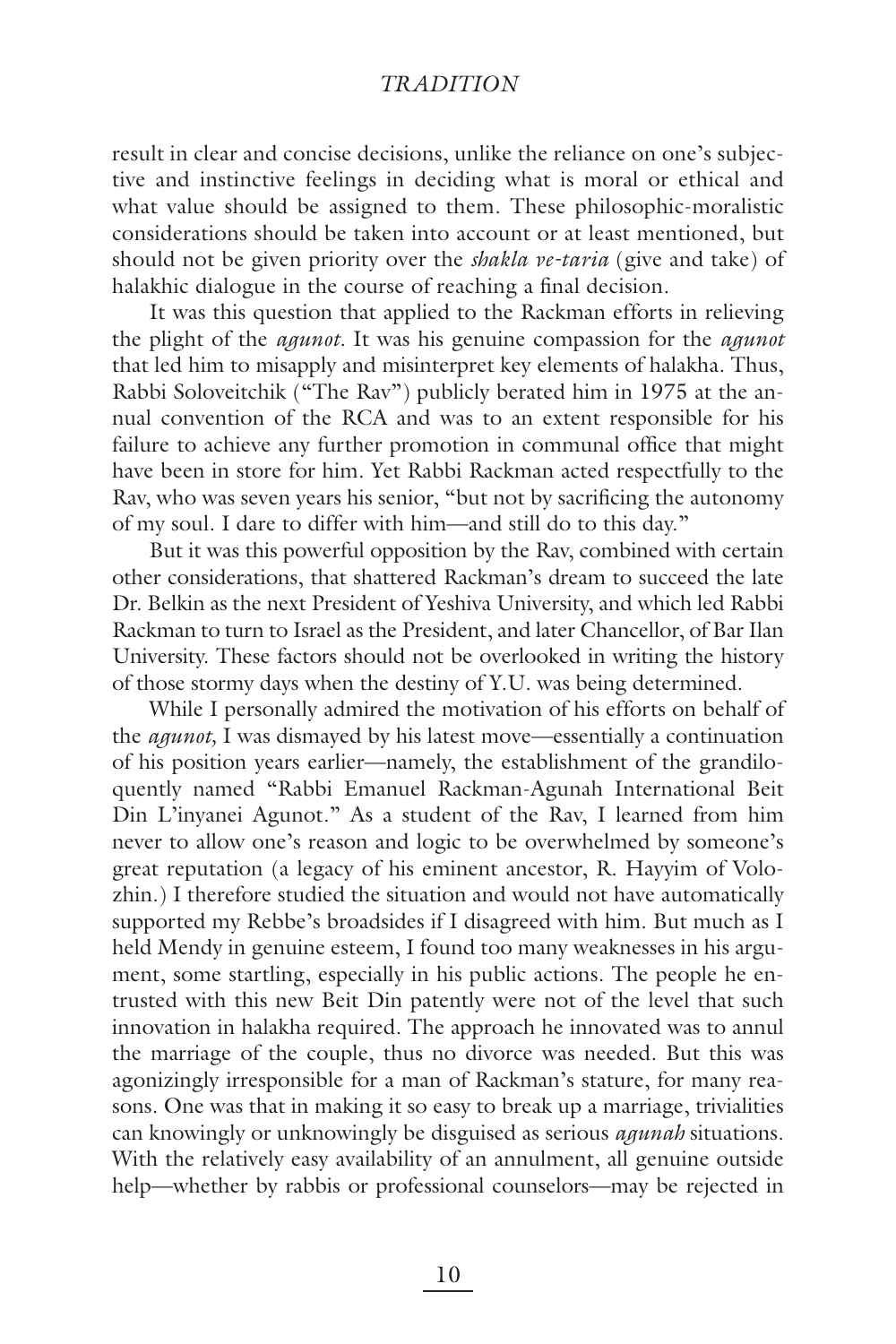unspoken reliance on an annulment. In a word, it makes marriage itself casual and unserious. If one were to accept fully the Rackman "solution," it would mean that the number that had so far been "released" from unhappy marriages, would increase many times over so that there would be no reason for the whole institution of divorce, because one could easily obtain his or her freedom by applying to the Bet Din for an annulment, often when *casus belli* can prove to be frivolous. Much as that would be helpful to the few *agunot*, it would be tragically destructive to Jewish home life for many decades to come.

By making divorce superfluous, you paradoxically make marriage itself unstable and even unnecessary, as it is always accompanied by the silent prospect of an annulment at the first sign of marital discord. The marital bonds are not strong enough in our times to bear the pressure of this additional burden. No wonder that the overwhelming number of Modern Orthodox Rabbis—let alone Haredi Rabbis—will not recognize such annulments, leading to horrific consequences.

Why, I often wonder, did Rabbi Rackman, a bright man of high intellect and balanced judgment, end his career with what he had to know was a foredoomed plan, especially since four years earlier—in 1992—he had publicly announced that he would not act unilaterally to annul marriages? I have pondered his conduct not only out of curiosity, but also as a younger friend, colleague, and admirer who very much wanted to understand him. My tentative conclusion is basically psychological: that Mendy Rackman, towards the end of his long and distinguished career—he was then in his mid eighties—felt that one of the causes dearest to his compassionate heart, namely, the "liberation" of the *agunot* from the pain visited upon them by recalcitrant husbands, was eluding him. No one—no Rabbi-could summon the compassion and courage sufficiently to find or frame a halakhic solution to relieve them from their anguish. This, then, would be his last great battle on behalf of these disenfranchised women about whom no one else seemed to care as much. He would not or could not disappoint those ethically sensitive fellow Jews who saw him as their great champion. He did not see any way that he could wait for a solution unless the Orthodox rabbinate would move less slowly and with greater courage.

But the older Rackman grew, the weaker was his ability to devise a practical and halakhically acceptable means for the deliverance of *agunot* from their "living widowhood," and the shorter grew the time available for him to start on this sacred task and see it through to a successful conclusion.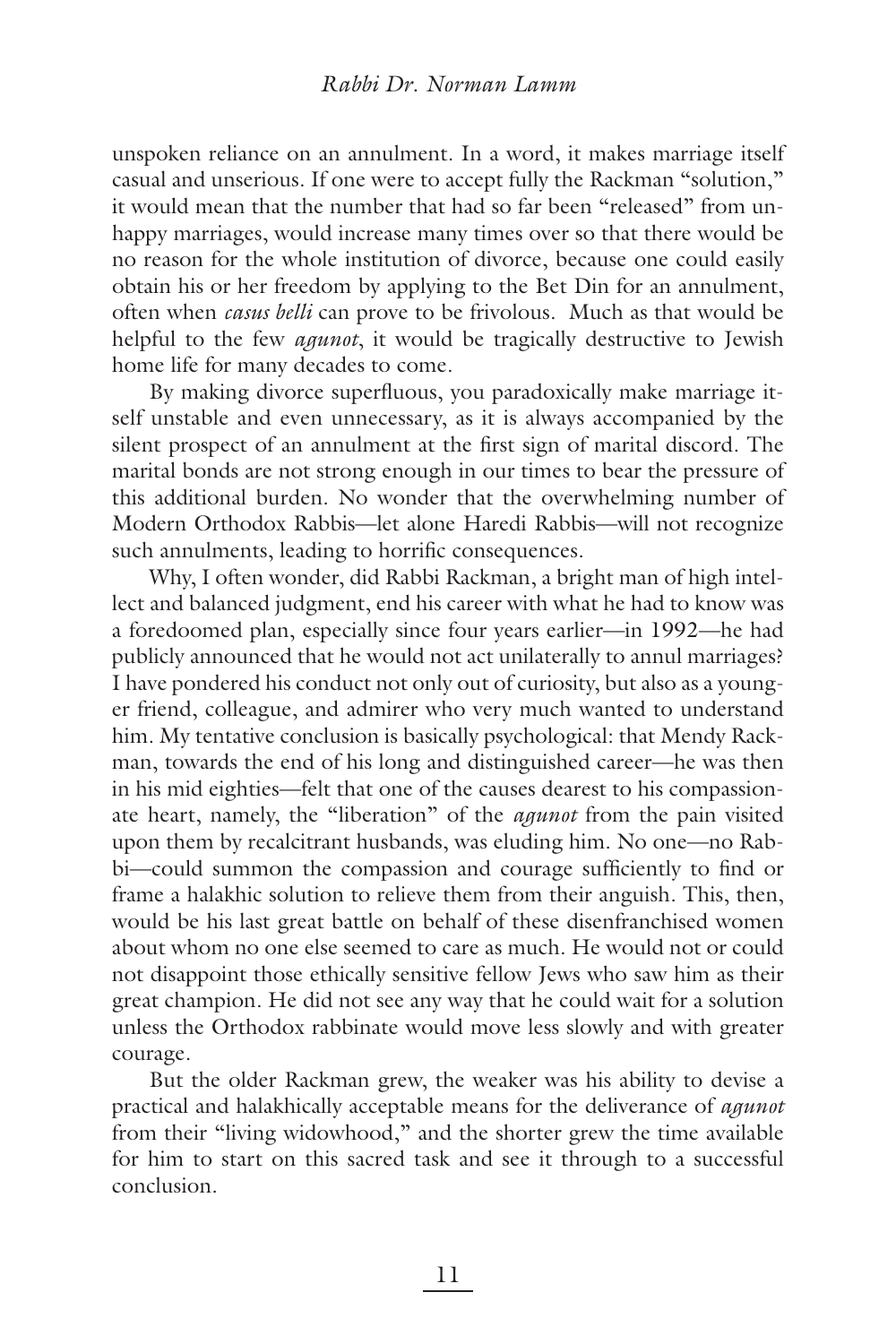## *TRADITION*

When Rabbi Rackman realized that he was not making sufficient progress in obtaining halakhic approval for a practical solution to the *agunah* problem, he took a dramatic step in establishing the aforementioned "Rabbi Emanuel Rackman-Agunah International *Beit Din L'inyanei Agunot*."

The result was this unfortunate and untimely idea that was to prove an embarrassing failure. Despite Rackman's fulminations against "fundamentalists," the opposition to him was not by a bunch of narrow-minded bigots, but (in addition to them) by rabbis and scholars who felt compassion for the suffering *agunot,* but equally responsible for the destiny of the Halakha to which they had committed their careers and lives.

The most painful result was already hinted at above: that a number of women easily received permission to remarry without a *get*, because their marriages had been "annulled" by members of the Rackman Bet Din. These unfortunate women then found no or almost no legitimate Orthodox Rabbi who would then remarry them. The Rabbinic community simply did not give any credibility to the "annulled" wives.

But Rabbi Rackman apparently felt that he *deserved* to succeed in what might be called his *milhemet mitsva,* his "holy war." *Kohelet* (4:1) said, "I considered the tears of the oppressed…they had no comforter; power was on the side of their oppressors…but they had no comforter." *(Dim'at ha-ashukim ve-ein lahem menahem u-mi-yad oshkeihem koah ve-ein lahem menahem*). He, Emanuel Rackman, whose Hebrew name was *Menahem*, was going to be the *menahem*, the "comforter of the powerless" and friend to the friendless *agunot*.

What a magnificent dream! And what a tragic failure...

Despite my strong feeling that he was too radical and insufficiently careful about the consequences of his innovation, I personally always made sure that he was treated by his opponents with the same dignity and courtesy that he exhibited towards them. I recall sitting in the breakfast room of the King David Hotel in Jerusalem, just the two of us pleasantly "schmoozing" about many issues. Suddenly, a middle-aged man came to the table uninvited and made some nasty remarks that were caustic and highly insulting to Rabbi Rackman. I put my hand on Rackman's hand as if to stay him and I directed my remarks to the intruder. They were not, nor were they meant to be, friendly comments. I reproached him quite strongly for having the *hutspah* to speak with such contempt to a man who had done so much for Judaism and Jews in his long and fruitful career, so that if one disagrees with him, no matter how strongly, it must be done with *derekh erets*. The man walked away muttering some half-baked